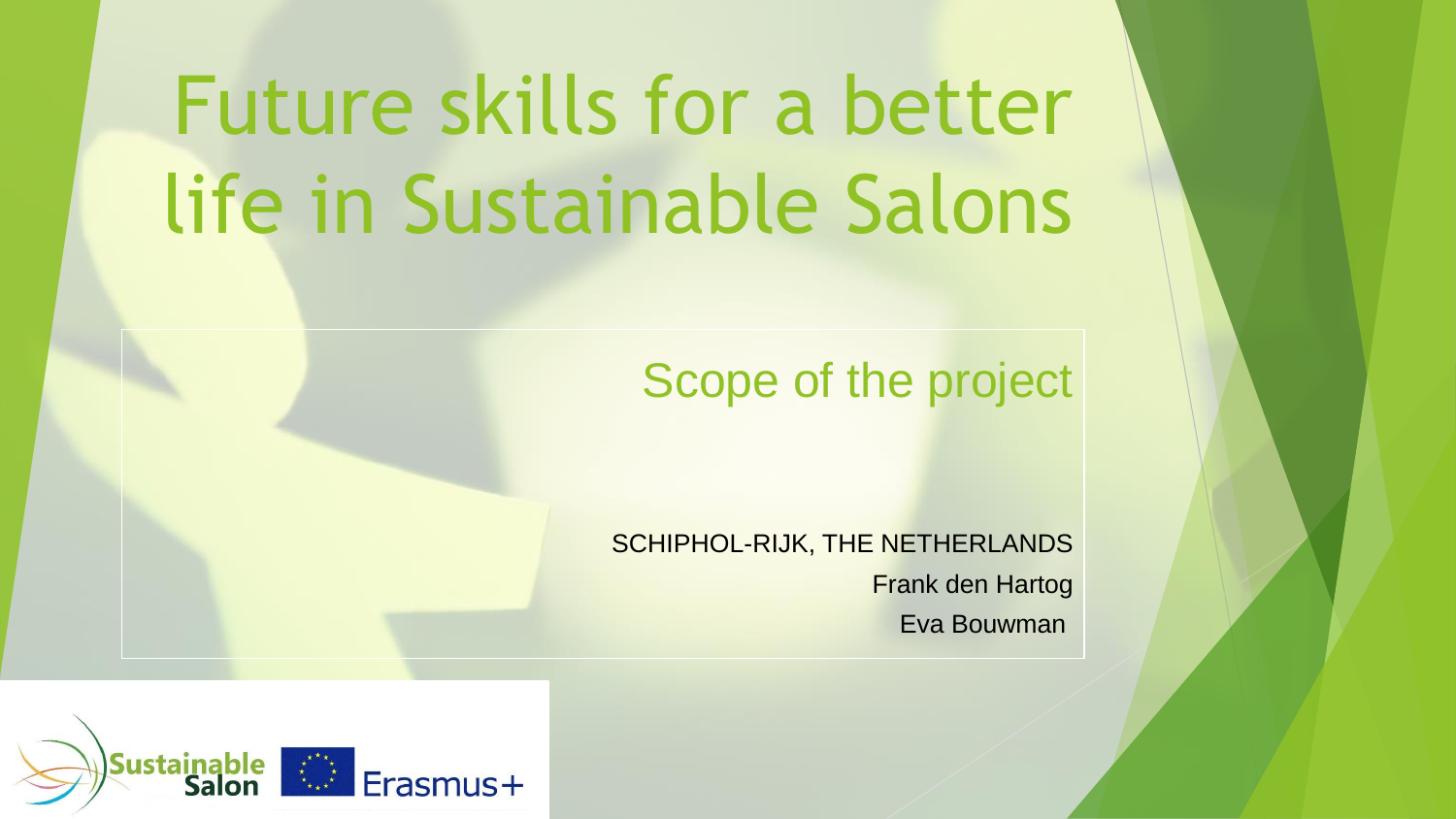#### Rationale

In the project we gather facts through an inventory of the hairdresser's competencies in 2030, the desired situation in a sustainable salon focus on environmental aspects (core of a simple standard), competences needed to reach this situation and research on two diagnostic selfassessment tools to map the current situation on:

1. competence level and measuring the gap on profile and future competences and

2. the gap of the level towards the sustainability system on environment and sustainability in schools (salon).

The outcomes of the inventory we will discuss with experts and the results are later on the input for developing the self-assessment tools, the learning material on environment in a sustainable salon and awareness material on sustainability.

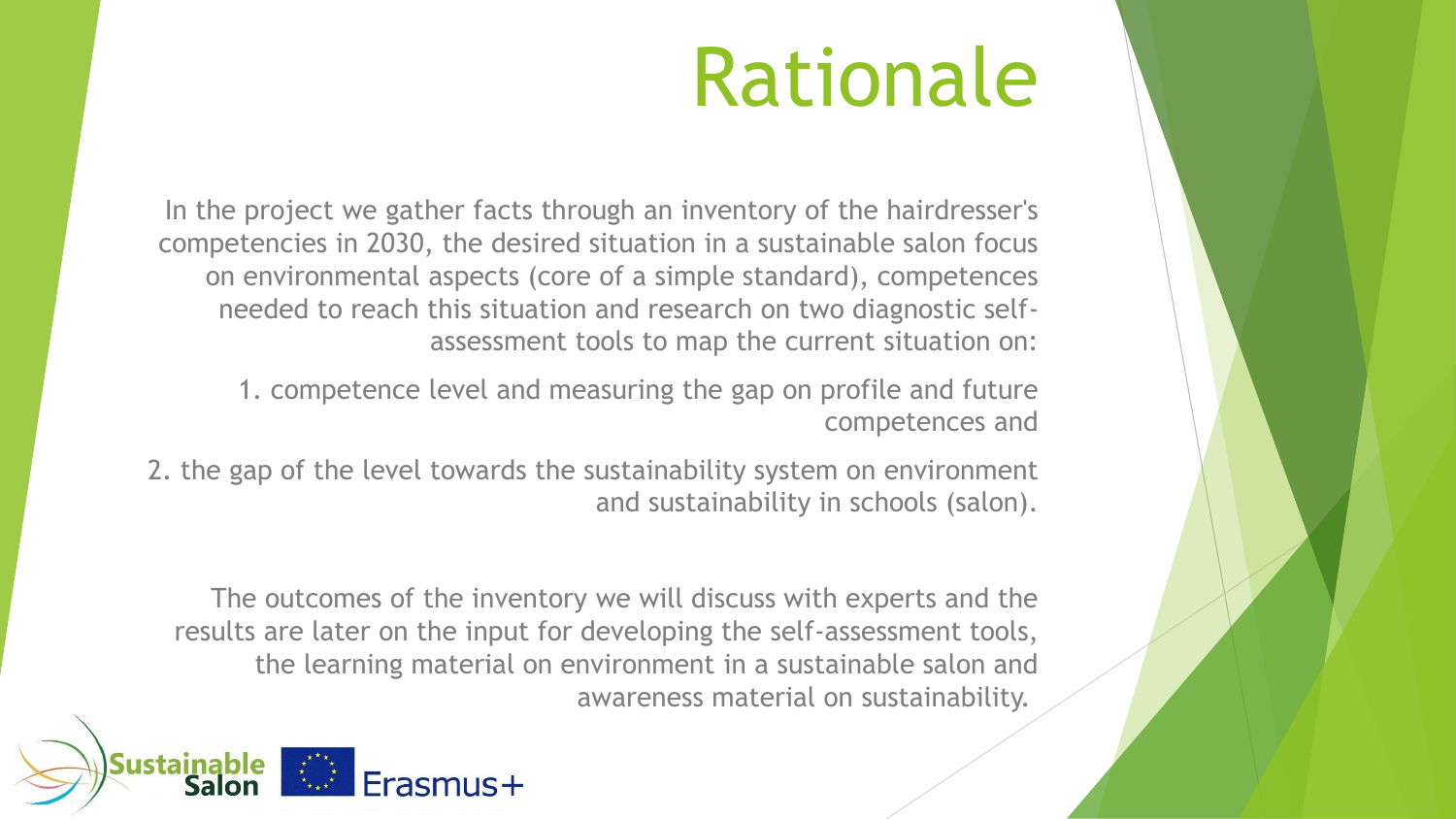## Program Meeting January 2021

Introduction partners Scope of the project Workshops/presentations Dissimenation and Impact Administration Tasks in the coming period

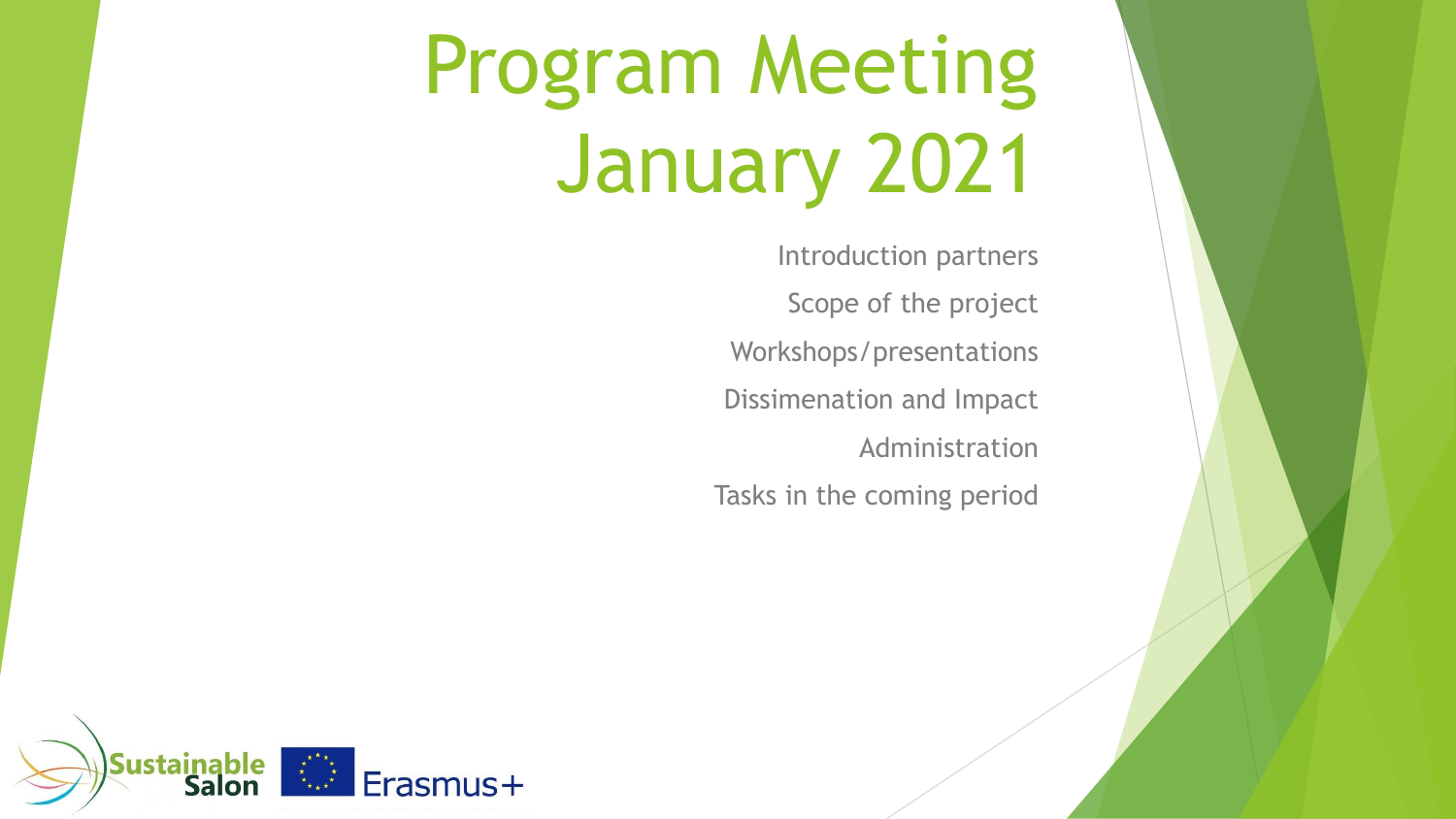# Planning

| ACTIVIT        |                                                                                                                        | <b>PARTICIPATING</b>                 |                 |  |               |                | 2020 | 2021           |                |   |                |   |                |                |      |   |    |          |                                      |                      |     | 2022 |   |                           |         |
|----------------|------------------------------------------------------------------------------------------------------------------------|--------------------------------------|-----------------|--|---------------|----------------|------|----------------|----------------|---|----------------|---|----------------|----------------|------|---|----|----------|--------------------------------------|----------------------|-----|------|---|---------------------------|---------|
| <b>CODE</b>    | <b>ACTIVITY TITLE</b>                                                                                                  | <b>PARTNER</b>                       | <b>DEADLINE</b> |  | $S^{\dagger}$ | $\overline{O}$ | N    | $\overline{D}$ | $\mathbf{J}$   |   | F M            |   | $A$ $M$        |                | - 11 | A | S. | $\Omega$ | N D                                  |                      | -11 | .F.  | M | M<br>$\overline{A}$       | $1 - 1$ |
|                |                                                                                                                        |                                      |                 |  |               | <b>BE</b>      |      | <b>NL</b>      |                |   |                |   |                |                |      |   |    |          |                                      |                      |     |      |   |                           |         |
|                |                                                                                                                        |                                      |                 |  |               | M1             |      | M <sub>2</sub> |                |   |                |   |                | M <sub>3</sub> |      |   |    |          |                                      | M <sub>4</sub><br>F1 |     |      |   | M <sub>5</sub>            |         |
|                |                                                                                                                        |                                      |                 |  | $\mathbf{1}$  | $\mathcal{P}$  | 3    | $\overline{4}$ | 5 <sup>1</sup> | 6 | $\overline{7}$ | 8 | $\overline{9}$ | 10             |      |   |    |          | $11 \mid 12 \mid 13 \mid 14 \mid 15$ |                      |     |      |   | $16$ 17 18 19 20 21 22 23 |         |
|                |                                                                                                                        |                                      |                 |  |               |                |      |                |                |   |                |   |                |                |      |   |    |          |                                      |                      |     |      |   |                           |         |
| M1             | Prepare kick-off and first activities - Oct 20, 1 day - Ghent                                                          | P3-UBK                               | 31-10-20        |  |               |                |      |                |                |   |                |   |                |                |      |   |    |          |                                      |                      |     |      |   |                           |         |
|                |                                                                                                                        | P1-Sti, P2-CIA                       |                 |  |               |                |      |                |                |   |                |   |                |                |      |   |    |          |                                      |                      |     |      |   |                           |         |
| M1             | Discuss the scope of the project & first administrative/financial arrangements                                         | P3-UBK, P4-El Palo                   | $31 - 10 - 20$  |  |               |                |      |                |                |   |                |   |                |                |      |   |    |          |                                      |                      |     |      |   |                           |         |
|                |                                                                                                                        | P5-ROCvA                             |                 |  |               |                |      |                |                |   |                |   |                |                |      |   |    |          |                                      |                      |     |      |   |                           |         |
|                | Discuss the preparation of the workshop: future profiles, entrepreneurial & hair                                       | P1-Sti, P2-CIA                       |                 |  |               |                |      |                |                |   |                |   |                |                |      |   |    |          |                                      |                      |     |      |   |                           |         |
| M1             | dresser's competences & future trends; - design ICT self-assessment-tool                                               | P3-UBK, P4-El Palo                   | 31-10-20        |  |               |                |      |                |                |   |                |   |                |                |      |   |    |          |                                      |                      |     |      |   |                           |         |
|                |                                                                                                                        | P5-ROCvA                             |                 |  |               |                |      |                |                |   |                |   |                |                |      |   |    |          |                                      |                      |     |      |   |                           |         |
| M <sub>1</sub> | Discuss the preparation of the workshop: method of defining a standard for a                                           | P1-Sti, P2-CIA<br>P3-UBK, P4-El Palo | $31 - 10 - 20$  |  |               |                |      |                |                |   |                |   |                |                |      |   |    |          |                                      |                      |     |      |   |                           |         |
|                | sustainability label in the sector                                                                                     | P5-ROCvA                             |                 |  |               |                |      |                |                |   |                |   |                |                |      |   |    |          |                                      |                      |     |      |   |                           |         |
|                | Discuss the preparation of the workshop: ideas on developing learning material                                         | P1-Sti, P2-CIA                       |                 |  |               |                |      |                |                |   |                |   |                |                |      |   |    |          |                                      |                      |     |      |   |                           |         |
| M1             | for the Hair and Beauty sector on sustainability and environmental aspects in                                          | P3-UBK, P4-El Palo                   | $31 - 10 - 20$  |  |               |                |      |                |                |   |                |   |                |                |      |   |    |          |                                      |                      |     |      |   |                           |         |
|                | the sustainable salon.                                                                                                 | P5-ROCvA                             |                 |  |               |                |      |                |                |   |                |   |                |                |      |   |    |          |                                      |                      |     |      |   |                           |         |
|                | Prepare the inventory of developments in the sector:                                                                   |                                      |                 |  |               |                |      |                |                |   |                |   |                |                |      |   |    |          |                                      |                      |     |      |   |                           |         |
|                | - What is the status in (VET) education, per partner country and in Europe, on                                         |                                      |                 |  |               |                |      |                |                |   |                |   |                |                |      |   |    |          |                                      |                      |     |      |   |                           |         |
|                | the following topics: entrepreneurship, sustainability and technology in the                                           |                                      |                 |  |               |                |      |                |                |   |                |   |                |                |      |   |    |          |                                      |                      |     |      |   |                           |         |
|                | H&B sector?                                                                                                            | P1-Sti, P2-CIA                       |                 |  |               |                |      |                |                |   |                |   |                |                |      |   |    |          |                                      |                      |     |      |   |                           |         |
| M1             | - Does learning material on these topics exist in the H&B sector? If yes, what is                                      | P3-UBK, P4-El Palo                   | $31 - 10 - 20$  |  |               |                |      |                |                |   |                |   |                |                |      |   |    |          |                                      |                      |     |      |   |                           |         |
|                | available?                                                                                                             | P5-ROCvA                             |                 |  |               |                |      |                |                |   |                |   |                |                |      |   |    |          |                                      |                      |     |      |   |                           |         |
|                | - Are there existing company profiles and competences descriptions for the<br><b>H&amp;B?</b>                          |                                      |                 |  |               |                |      |                |                |   |                |   |                |                |      |   |    |          |                                      |                      |     |      |   |                           |         |
|                | - What are the consequences for future profiles (2030) in the H&B, taking into                                         |                                      |                 |  |               |                |      |                |                |   |                |   |                |                |      |   |    |          |                                      |                      |     |      |   |                           |         |
|                |                                                                                                                        |                                      |                 |  |               |                |      |                |                |   |                |   |                |                |      |   |    |          |                                      |                      |     |      |   |                           |         |
| 01             | Profile / competences of the hairdresser in 2030                                                                       | P3-UBK                               | 30-06-21        |  |               |                |      |                |                |   |                |   |                |                |      |   |    |          |                                      |                      |     |      |   |                           |         |
|                | Tasks in coming period: Sep 20 - Dec 20                                                                                |                                      |                 |  |               |                |      |                |                |   |                |   |                |                |      |   |    |          |                                      |                      |     |      |   |                           |         |
|                | Preparation of the workshop: future profiles, entrepreneurial & hair dresser's                                         | P3-UBK                               |                 |  |               |                |      |                |                |   |                |   |                |                |      |   |    |          |                                      |                      |     |      |   |                           |         |
| O1/A1          | competences & future trends; - design ICT self-assessment-tool                                                         | P4-El Palo                           | $31 - 12 - 20$  |  |               |                |      |                |                |   |                |   |                |                |      |   |    |          |                                      |                      |     |      |   |                           |         |
| O1/A2          | Preparation of the workshop: - method of defining a standard for a                                                     | P <sub>1</sub> -Sti                  | $31 - 12 - 20$  |  |               |                |      |                |                |   |                |   |                |                |      |   |    |          |                                      |                      |     |      |   |                           |         |
|                | sustainability label in the sector                                                                                     |                                      |                 |  |               |                |      |                |                |   |                |   |                |                |      |   |    |          |                                      |                      |     |      |   |                           |         |
|                | Preparation of the workshop: ideas on developing learning material for the Hair                                        |                                      |                 |  |               |                |      |                |                |   |                |   |                |                |      |   |    |          |                                      |                      |     |      |   |                           |         |
| O1/A3          | land Beauty sector on sustainability and environmental aspects in the                                                  | P5-ROCvA                             | $31 - 12 - 20$  |  |               |                |      |                |                |   |                |   |                |                |      |   |    |          |                                      |                      |     |      |   |                           |         |
|                | sustainable salon.                                                                                                     |                                      |                 |  |               |                |      |                |                |   |                |   |                |                |      |   |    |          |                                      |                      |     |      |   |                           |         |
|                | Prepare the inventory of developments in the sector to answer the questions<br>and to present at the kick off meeting: |                                      |                 |  |               |                |      |                |                |   |                |   |                |                |      |   |    |          |                                      |                      |     |      |   |                           |         |
|                | - What is the status in (VET) education, per partner country and in Europe, on                                         | P3-UBK                               |                 |  |               |                |      |                |                |   |                |   |                |                |      |   |    |          |                                      |                      |     |      |   |                           |         |
|                | the following topics: entrepreneurship, sustainability and technology in the                                           |                                      |                 |  |               |                |      |                |                |   |                |   |                |                |      |   |    |          |                                      |                      |     |      |   |                           |         |
|                | H&B sector?                                                                                                            |                                      |                 |  |               |                |      |                |                |   |                |   |                |                |      |   |    |          |                                      |                      |     |      |   |                           |         |
| O1/A4          | - Does learning material on these topics exist in the H&B sector? If yes, what is                                      |                                      | $31 - 12 - 20$  |  |               |                |      |                |                |   |                |   |                |                |      |   |    |          |                                      |                      |     |      |   |                           |         |
|                | available?                                                                                                             |                                      |                 |  |               |                |      |                |                |   |                |   |                |                |      |   |    |          |                                      |                      |     |      |   |                           |         |
|                | - Are there existing company profiles and competences descriptions for the                                             |                                      |                 |  |               |                |      |                |                |   |                |   |                |                |      |   |    |          |                                      |                      |     |      |   |                           |         |
|                | <b>H&amp;B?</b>                                                                                                        |                                      |                 |  |               |                |      |                |                |   |                |   |                |                |      |   |    |          |                                      |                      |     |      |   |                           |         |
|                | - What are the consequences for future profiles (2030) in the H&B, taking into                                         |                                      |                 |  |               |                |      |                |                |   |                |   |                |                |      |   |    |          |                                      |                      |     |      |   |                           |         |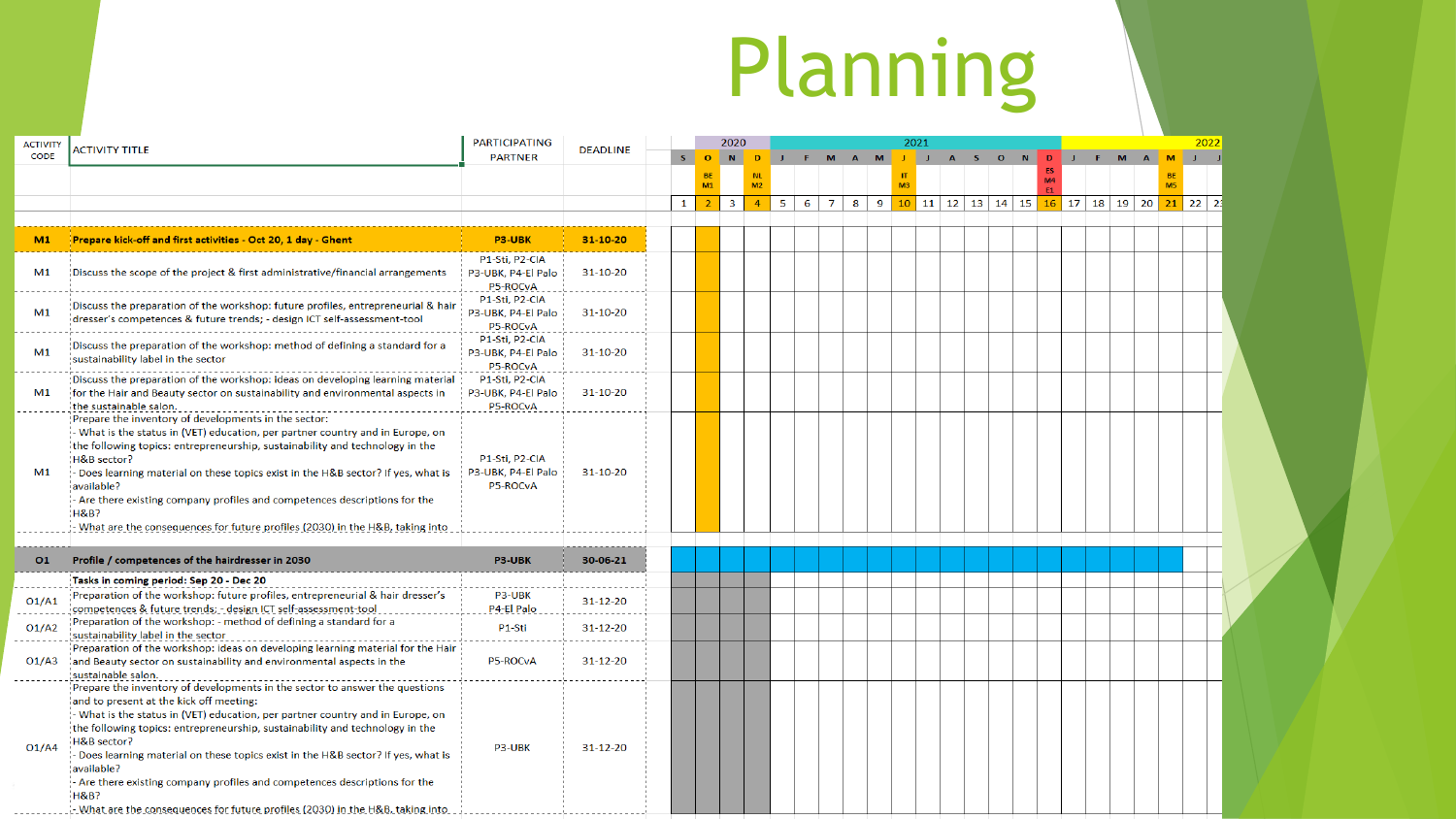|                | <b>ACTIVITY</b> | <b>ACTIVITY TITLE</b>                                                                                                                                                                                                                                                                                                                                                                                                        | <b>PARTICIPATING</b>                                                                   | <b>DEADLINE</b> |   |                | 2020                    |                |   |                     |     |        |                | 2021 |  |         |   |                  |       |          |   |              |
|----------------|-----------------|------------------------------------------------------------------------------------------------------------------------------------------------------------------------------------------------------------------------------------------------------------------------------------------------------------------------------------------------------------------------------------------------------------------------------|----------------------------------------------------------------------------------------|-----------------|---|----------------|-------------------------|----------------|---|---------------------|-----|--------|----------------|------|--|---------|---|------------------|-------|----------|---|--------------|
|                | <b>CODE</b>     |                                                                                                                                                                                                                                                                                                                                                                                                                              | <b>PARTNER</b>                                                                         |                 | S | $\overline{O}$ | N                       | <b>D</b>       |   |                     | M A | M      |                |      |  | A S O N | D |                  | - F - | <b>M</b> | A | $M$ J        |
|                |                 |                                                                                                                                                                                                                                                                                                                                                                                                                              |                                                                                        |                 |   | <b>BE</b>      |                         |                |   |                     |     |        |                |      |  |         |   |                  |       |          |   |              |
| 3              |                 |                                                                                                                                                                                                                                                                                                                                                                                                                              |                                                                                        |                 |   | M1             |                         | M <sub>2</sub> |   |                     |     |        | M <sub>3</sub> |      |  |         |   |                  |       |          |   |              |
| $\overline{4}$ |                 |                                                                                                                                                                                                                                                                                                                                                                                                                              |                                                                                        |                 | 1 | $\overline{2}$ | $\overline{\mathbf{3}}$ | $\Delta$       | 5 | 6<br>$\overline{7}$ |     | 8<br>9 |                |      |  |         |   | $16$ 17 18 19 20 |       |          |   | $21 \mid 22$ |
| 20             | M <sub>2</sub>  | Kick-off meeting - Dec. 20, 2 days - Schiphol-Rijk, The Netherlands                                                                                                                                                                                                                                                                                                                                                          | P1-Stivako                                                                             | 31-12-20        |   |                |                         |                |   |                     |     |        |                |      |  |         |   |                  |       |          |   |              |
| 21             | M <sub>2</sub>  | workshop: future profiles, entrepreneurial & hair dresser's competences &<br>.<br>'future trends; - design ICT self-assessment-tool<br>¦พบกรรกบุว:- ก่ายดาบน บา นยกกกฎ a รงลักนิลกับ บา ส รับริเลกเลขากญาลอยกกา เกยา                                                                                                                                                                                                         | all                                                                                    | $31 - 12 - 20$  |   |                |                         |                |   |                     |     |        |                |      |  |         |   |                  |       |          |   |              |
| 22             | M <sub>2</sub>  |                                                                                                                                                                                                                                                                                                                                                                                                                              | all                                                                                    | $31 - 12 - 20$  |   |                |                         |                |   |                     |     |        |                |      |  |         |   |                  |       |          |   |              |
| 23             | M <sub>2</sub>  | workshop: ideas on developing learning material for the Hair and Beauty sector<br>on sustainability and environmental aspects in the sustainable salon.                                                                                                                                                                                                                                                                      | all                                                                                    | $31 - 12 - 20$  |   |                |                         |                |   |                     |     |        |                |      |  |         |   |                  |       |          |   |              |
| 24             | M <sub>2</sub>  | Presentation & discussion on scope of the project                                                                                                                                                                                                                                                                                                                                                                            | all                                                                                    | 31-12-20        |   |                |                         |                |   |                     |     |        |                |      |  |         |   |                  |       |          |   |              |
|                |                 | Discuss the inventory of developments in the sector to answer the questions                                                                                                                                                                                                                                                                                                                                                  |                                                                                        |                 |   |                |                         |                |   |                     |     |        |                |      |  |         |   |                  |       |          |   |              |
|                | M <sub>2</sub>  | and to present at the kick off meeting:<br>- What is the status in (VET) education, per partner country and in Europe, on<br>the following topics: entrepreneurship, sustainability and technology in the<br>H&B sector?<br>- Does learning material on these topics exist in the H&B sector? If yes, what is<br>available?<br>- Are there existing company profiles and competences descriptions for the<br><b>H&amp;B?</b> | all                                                                                    | 31-12-20        |   |                |                         |                |   |                     |     |        |                |      |  |         |   |                  |       |          |   |              |
| 25             |                 | What are the consequences for future profiles (2030) in the H&B, taking into                                                                                                                                                                                                                                                                                                                                                 |                                                                                        |                 |   |                |                         |                |   |                     |     |        |                |      |  |         |   |                  |       |          |   |              |
| 26             | M <sub>2</sub>  | 'Discuss administration, dissemination, impact and other relevant activities                                                                                                                                                                                                                                                                                                                                                 | all                                                                                    | 31-12-20        |   |                |                         |                |   |                     |     |        |                |      |  |         |   |                  |       |          |   |              |
| 27             | M2              | prepare & plan student activities in the project                                                                                                                                                                                                                                                                                                                                                                             | all                                                                                    | $31 - 12 - 20$  |   |                |                         |                |   |                     |     |        |                |      |  |         |   |                  |       |          |   |              |
| 28             |                 |                                                                                                                                                                                                                                                                                                                                                                                                                              |                                                                                        |                 |   |                |                         |                |   |                     |     |        |                |      |  |         |   |                  |       |          |   |              |
| 29             | 01/A5           | Tasks in coming period: Jan 21 - May 22:<br>Develop questionnaires and structured interviews for the inventory & analyses                                                                                                                                                                                                                                                                                                    | P3-UBK                                                                                 | 28-02-20        |   |                |                         |                |   |                     |     |        |                |      |  |         |   |                  |       |          |   |              |
| 30<br>31       | 01/A6           | on (existing) information / knowledge and on future developments<br>Execute inventory in partner countries with educational institutes: teachers &<br>students, salon owners, suppliers, sector organisations in the Hair & Beauty                                                                                                                                                                                           | P <sub>1</sub> -Sti<br>P2-CIA, P3-UBK, P4-<br>El Palo, P5-ROCvA,<br>P7-Ouden, P8-CIOFS | 15-05-21        |   |                |                         |                |   |                     |     |        |                |      |  |         |   |                  |       |          |   |              |
| 32             | O1/A7           | 'Map the starting situation on current competences based on collected<br>information                                                                                                                                                                                                                                                                                                                                         | P3-UBK<br>P <sub>1</sub> -Sti                                                          | 15-06-21        |   |                |                         |                |   |                     |     |        |                |      |  |         |   |                  |       |          |   |              |
| 33             | O1/AB           | Map the future competences based on the collected information; define the<br>knowledge, skills, attitudes for the profile hairdresser 2030                                                                                                                                                                                                                                                                                   | P3-UBK<br>P <sub>1</sub> -Sti<br>P <sub>2</sub> -CIA                                   | 30-11-21        |   |                |                         |                |   |                     |     |        |                |      |  |         |   |                  |       |          |   |              |
| 34             | O1/AB           | Finalise the concept profile hairdresser 2030, based on the outputs of the<br>inventory                                                                                                                                                                                                                                                                                                                                      | P3-UBK<br>P1-Sti<br>P <sub>2</sub> -CIA                                                | $31 - 12 - 21$  |   |                |                         |                |   |                     |     |        |                |      |  |         |   |                  |       |          |   |              |
| 35             | 01/A10          | Write draft report on results in the partner countries and future profiles and                                                                                                                                                                                                                                                                                                                                               | P3-UBK                                                                                 | 30-11-21        |   |                |                         |                |   |                     |     |        |                |      |  |         |   |                  |       |          |   |              |
| 36             | 01/A11          | Discuss the draft report with experts in an expert meeting, linked to the partner<br>meeting                                                                                                                                                                                                                                                                                                                                 | all except P1,P6                                                                       | 31-01-22        |   |                |                         |                |   |                     |     |        |                |      |  |         |   |                  |       |          |   |              |
| 37             | 01/A12          | Adjust and finalise the report on 'profile & competences of the Hairdresser in<br>2030 incl. developments'                                                                                                                                                                                                                                                                                                                   | P3-UBK                                                                                 | 31-03-22        |   |                |                         |                |   |                     |     |        |                |      |  |         |   |                  |       |          |   |              |
| 38             | 01/A13          | Translate the final report in 4 languages (EN-NL-IT-ES)                                                                                                                                                                                                                                                                                                                                                                      | P2-CIA, P3-UBK, P4-<br><b>EL Palo</b>                                                  | 31-05-22        |   |                |                         |                |   |                     |     |        |                |      |  |         |   |                  |       |          |   |              |
| 39             |                 |                                                                                                                                                                                                                                                                                                                                                                                                                              |                                                                                        |                 |   |                |                         |                |   |                     |     |        |                |      |  |         |   |                  |       |          |   |              |
| 40             | M <sub>3</sub>  | June 21, 2 days - Pavia / Italy - partner meeting                                                                                                                                                                                                                                                                                                                                                                            | <b>P8-CIOFS</b>                                                                        | 30-06-21        |   |                |                         |                |   |                     |     |        |                |      |  |         |   |                  |       |          |   |              |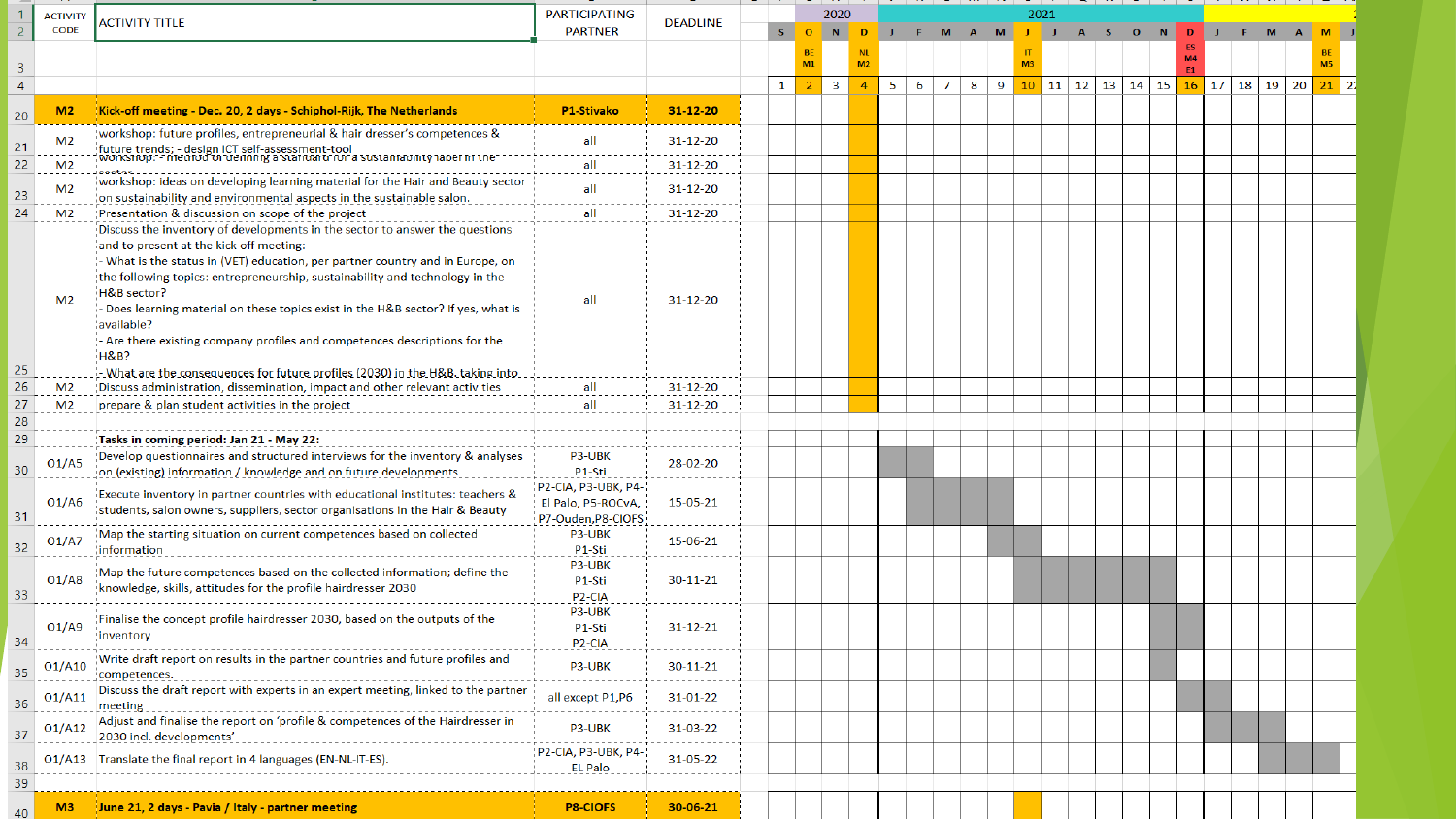# Workshops Kick-off meeting

**3 Workshops**:

1. Future profiles, entrepreneurial and hairdressers competences and future trends-UBK-EL Palo;

2. Method defining a standard/sustainability label for the hair salon-Stivako;

3. Idea's on developing learning material on sustainability and environmental aspects in the sustainable salon- ROC Amsterdam.

Prepare the inventory (research) on developments in the sector focussed on: status VET education in EU and partner countries on entrepreneurship,sustainability, technology;

> Existing learning material; Company profiles & competences; Consequences developments on future profiles? UBK-Stivako.